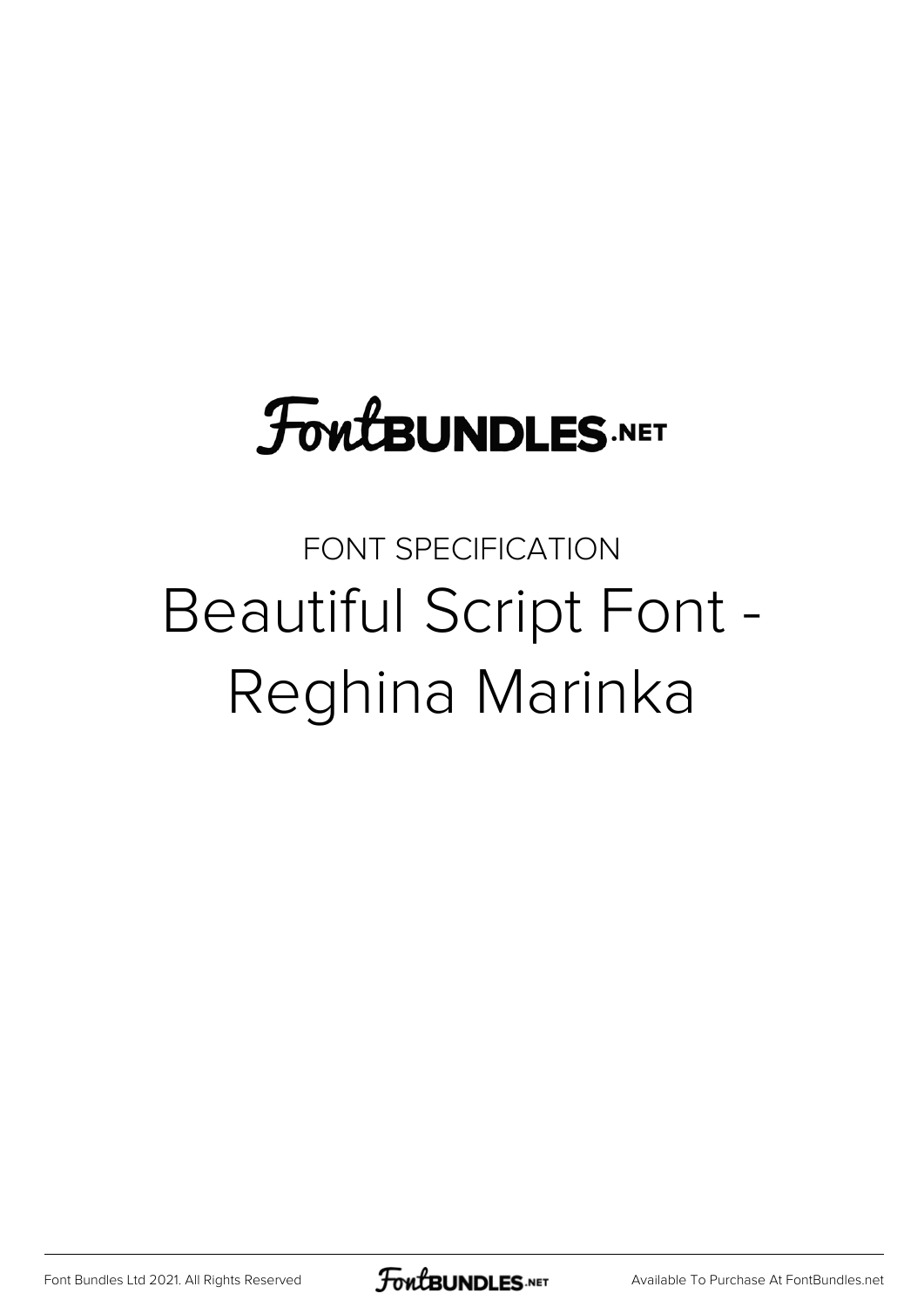#### Reghina Marinka - Regular

**Uppercase Characters** 

# ABCDEFGHTJKLMNO PQRSTUUWXYZ

Lowercase Characters

abcdelghijklmnoparstuv wwyz

**Numbers** 

#### 0123456789

**Punctuation and Symbols** 

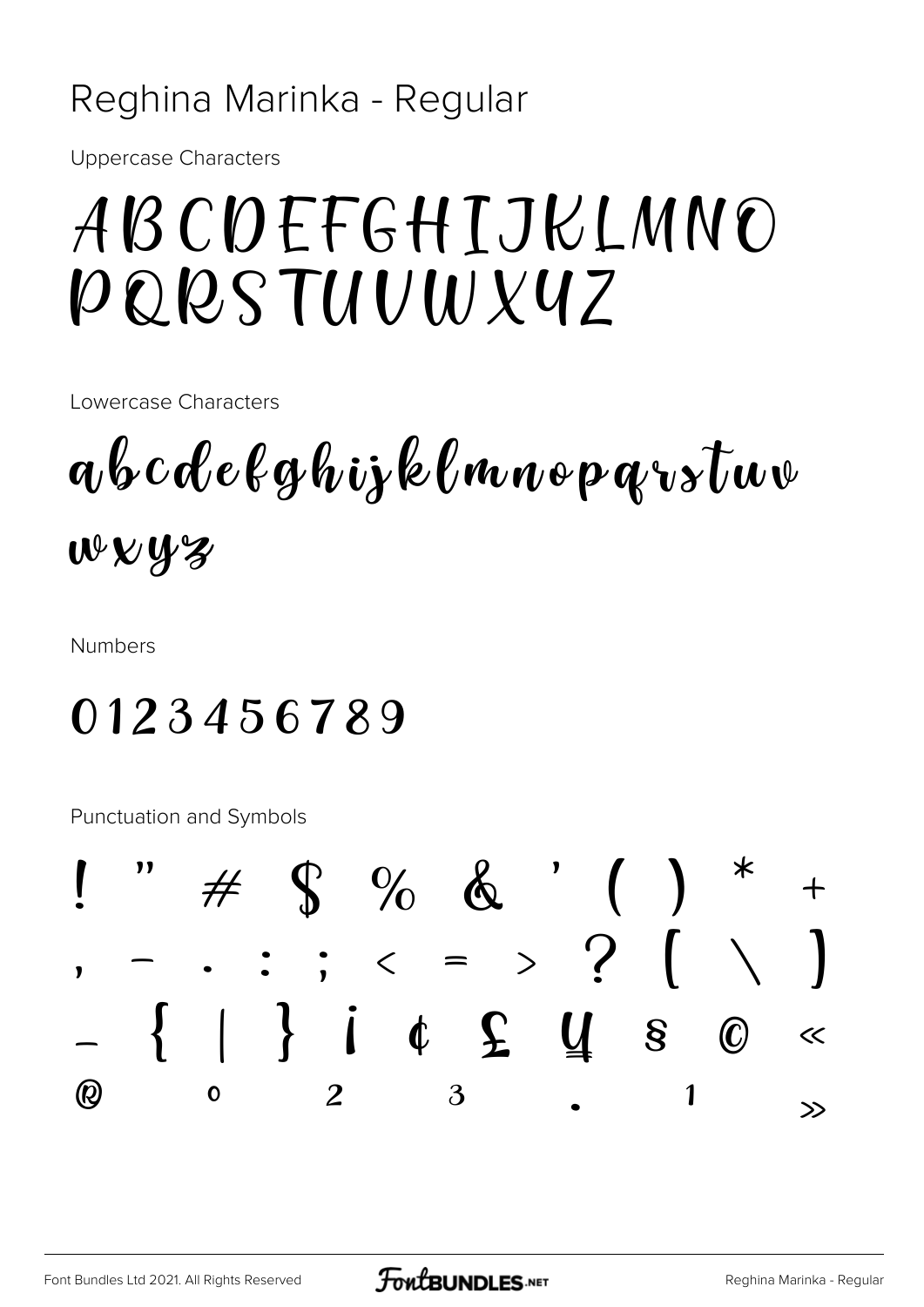All Other Glyphs

# À Á Â Ã Ä Å Æ Ç È É Ê Ë Ì Í Î Ï Ð Ñ Ò Ó Ô Õ Ö × Ø Ù Ú  $\hat{U}$   $\hat{U}$   $\hat{V}$   $\hat{q}$   $\hat{q}$   $\hat{q}$   $\hat{q}$   $\hat{q}$   $\hat{q}$  $\hat{\mathfrak{a}}$   $\mathfrak{a}$   $\mathfrak{c}$   $\hat{\mathfrak{e}}$   $\hat{\mathfrak{e}}$   $\hat{\mathfrak{e}}$   $\hat{\mathfrak{e}}$   $\hat{\mathfrak{e}}$   $\hat{\mathfrak{v}}$   $\hat{\mathfrak{v}}$  $\hat{v}$   $\ddot{v}$   $\vec{d}$   $\ddot{\hat{v}}$   $\dot{\hat{v}}$   $\dot{\hat{v}}$   $\ddot{\hat{v}}$   $\ddot{\hat{v}}$   $\ddot{\hat{v}}$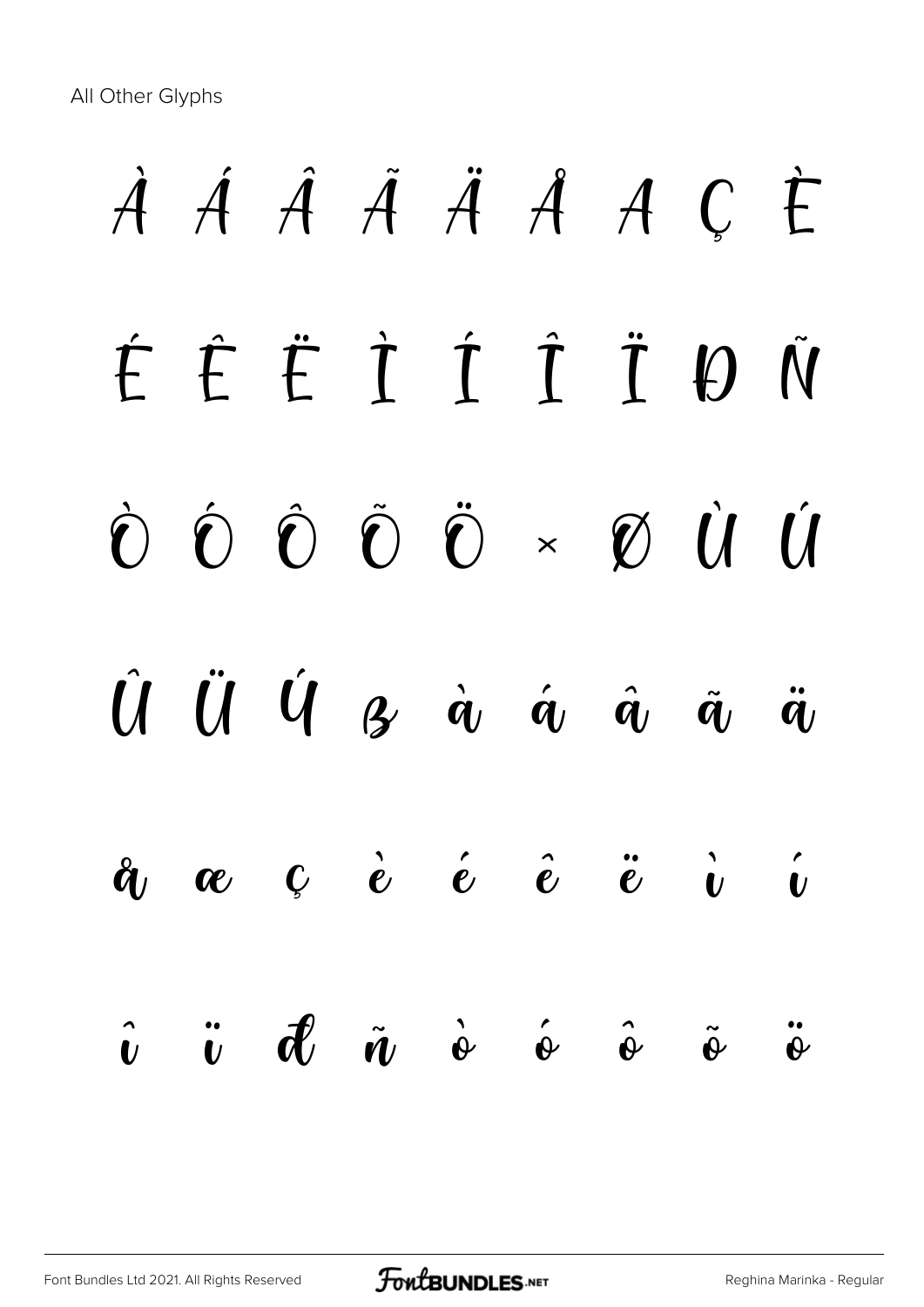$\mathscr{I}$   $\dot{u}$   $\dot{u}$   $\ddot{u}$   $\ddot{u}$   $\dot{y}$   $\ddot{y}$   $v$  $\bigodot$  $x \times \zeta$   $\zeta$   $\zeta$   $\zeta$  $\blacklozenge$  $\frac{1}{\sqrt{2}}$  $\overline{a}$ ,  $\overline{a}$  $\mathbf{\mathbf{y}}$  $\langle$  $\overline{\mathbf{y}}$  $-$  av a  $\theta$  a avant  $\mathbf{f}$  $\sum$  $a\mathbf{a}$  b  $\mathcal{C}$  b  $b$  b  $\mathcal{C}$   $\mathcal{C}$   $\mathcal{C}$   $\mathcal{C}$ Col Holg der 8 2  $e \sim e e C \sim 6$  frage of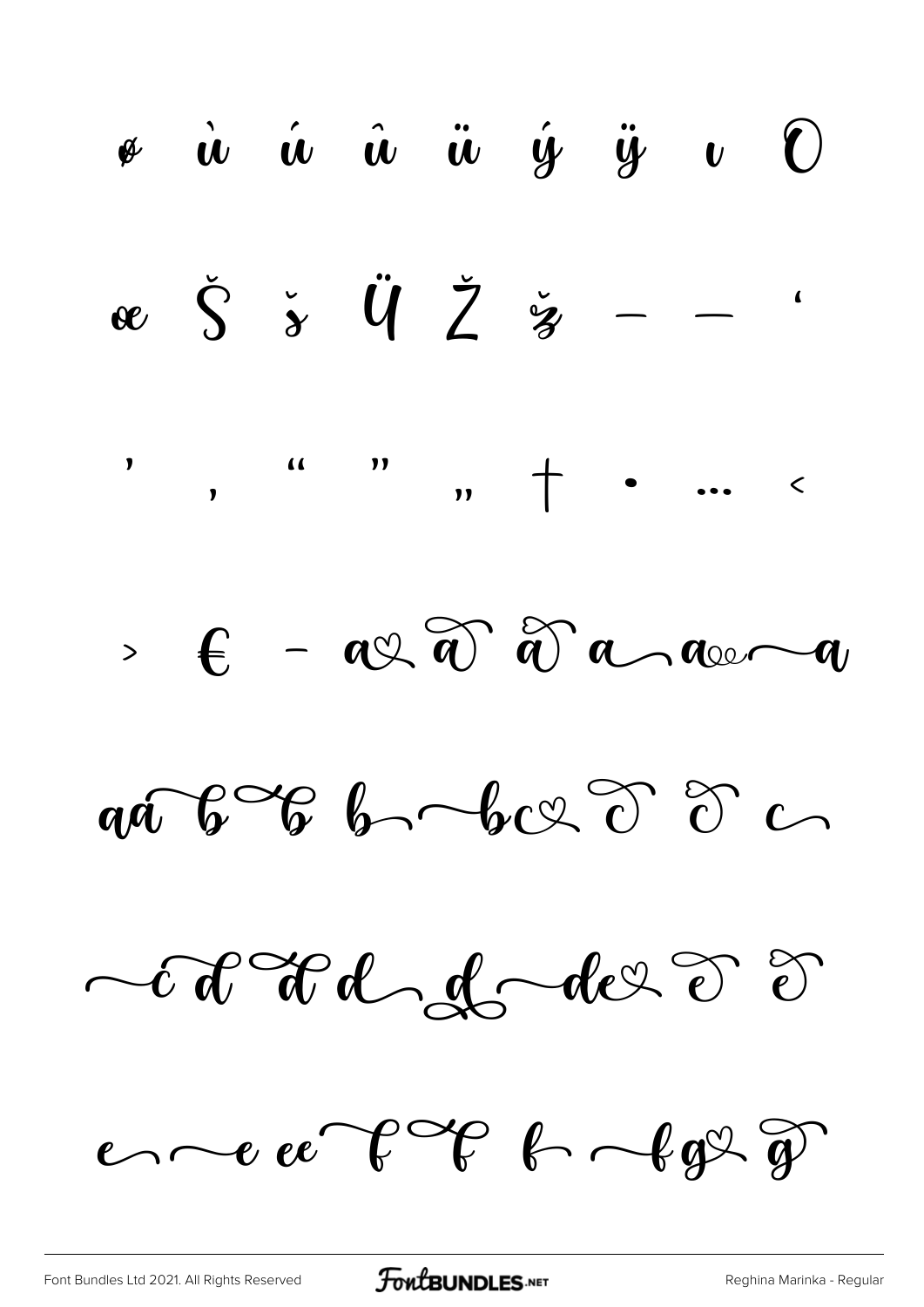$\widehat{\mathscr{Y}}$  god god  $\mathscr{Y}$  of

 $h$  he big  $\widetilde{v}$   $\widetilde{v}$  do  $i$ 

 $j_{\infty}j_{\infty}j_{\infty}$  of  $e^{\infty}e$   $e^{\infty}e$ 

Ell-langement

mmormmmed 2 2 mm

nee nous est es proppe